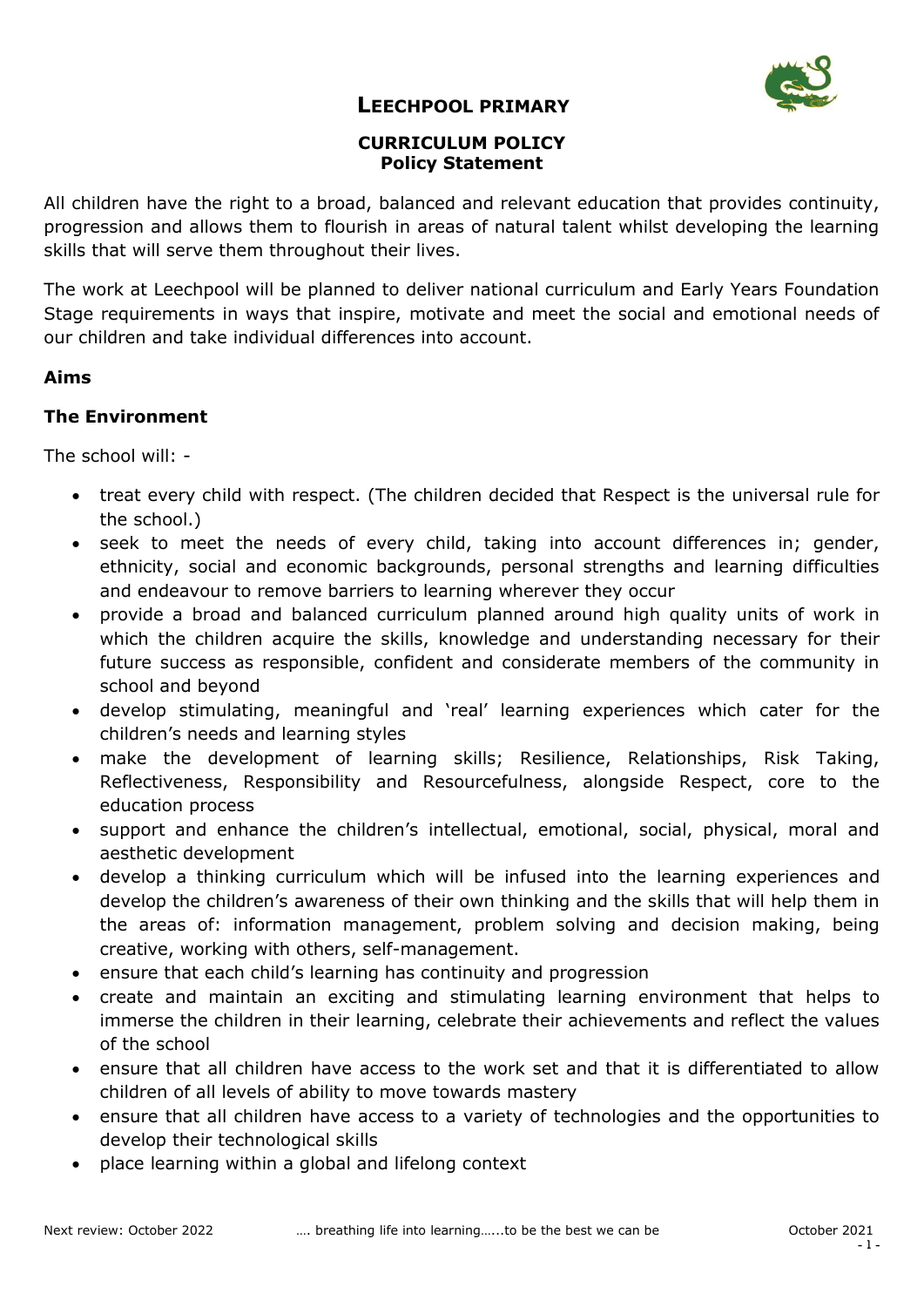# **LEECHPOOL PRIMARY**



# **The Child as an Individual**

The school will create conditions so that all children will be: -

- happy in school
- feel safe in school
- respectful of others, irrespective of differences, showing tolerance and understanding
- resilient in their work
- reflective in their learning, able to be their own critical friend
- risk takers, where challenges are met with excitement rather than fear
- able to build positive and effective relationships within a range of different groups and settings
- responsible for their actions and their consequences
- resourceful when tackling problems, both in their thinking and in their use of the available resources and technology
- respectful of the school, taking pride in collective achievements

# **The Child as a Learner**

The school aims that all children should learn to: -

- solve problems in a variety of situations, both independently and in groups
- make judgements and choices based on the available evidence
- think critically and methodically when solving problems in a mathematical context
- speak and listen effectively for a variety of purposes in a range of settings
- communicate expressively and accurately in writing for a wide range of purposes and in real life contexts
- communicate expressively and creatively through; art, design, music, dance, drama and computing
- adopt an enquiring and questioning mind that does not just accept what it is told or shown
- understand the geographical, historical, economic and social aspects of their local environment, and Britain, and begin to identify different world regions and countries and their major features
- understand the significance and impact of international events
- describe and show appreciation of some of the beliefs of the major world religions
- develop physical co-ordination, agility and confidence in and through movement and games
- take responsibility for their own hygiene, health and safety, and be able to share these concepts with others

### **The Parent/Carer**

The school recognises the crucial role that parents/carers play in their child's education, and is committed to encouraging, supporting and facilitating this process as a partnership, putting the child's needs at the centre.

Refer to the Home/School Agreement and Home School Curriculum books.